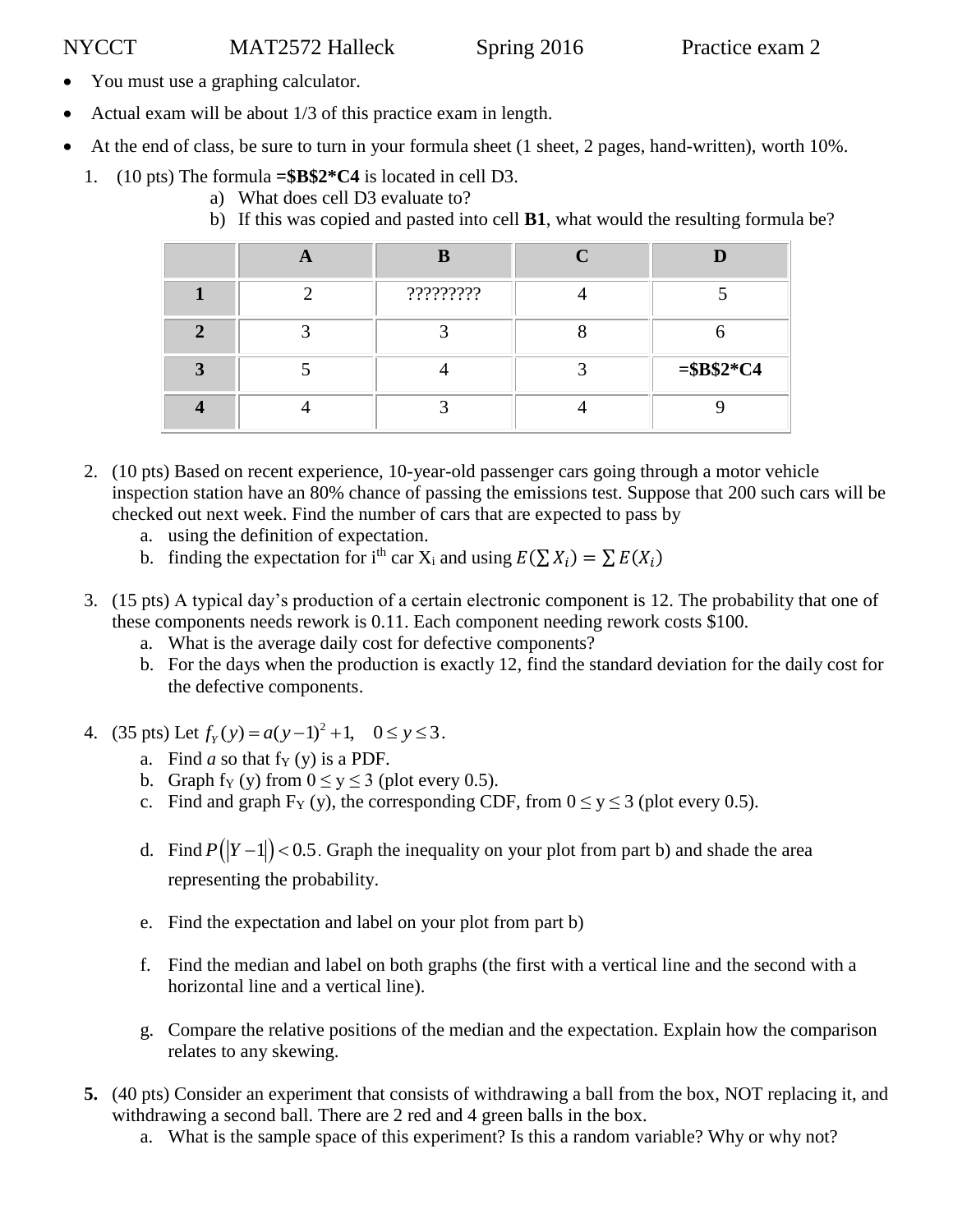- b. To get a random variable W, we count the number of red balls selected. Find the possible outcomes and express their probabilities as quotients of binomial coefficients.
- c. Evaluate the binomial coefficients, leaving as fractions. Write W as a matrix with row 1 as the outcomes and row 2 the corresponding probabilities.
- d. Use the 2 row matrix of c to find the expectation  $\mu = E(W)$ .
- e. Find the 2 row matrix for W<sup>2</sup> and use it find  $\mu_2 = E(W^2)$ .
- f. Use the results from d and e to find  $V(W)$ .
- g. If X is an RV indicating whether the first ball is red or not  $(1, 0$  respectively) and Y is whether the second ball is red or not  $(1, 0$  respectively). Find  $E(X)$  and  $E(Y)$  and show that their sum corresponds to your answer in d.
- h. Find  $V(X)$  and  $V(Y)$  for X and Y described in f. and show that their sum DOES NOT correspond to your answer in d. Why not? Try to reason why it is more or less.
- 6. (25 pts) Two chips are drawn at random and without replacement from an urn that contains five chips, numbered 1 through 5. If the sum of the chips drawn is even, the random variable  $X = 5$ ; if the sum of the chips drawn is odd,  $X = -3$ .
	- a. Use a 5 x 5 grid with the diagonal filled in to find the possible sums of the chips. Circle those that are even and count them. Use the count to write  $X$  as a  $2 \times 2$  matrix.
	- b. Using the definition, find the moment-generating function for X.
	- c. Write X as a linear function of a Bernoulli distribution.
	- d. Use the table to find the MGF of this Bernoulli distribution.
	- e. Use your results from b and c and a theorem to find the MGF of X.
- 7. (25 pts) Let Y be a uniform random variable defined over the interval (0, 2). a. Find a formula for the  $r<sup>th</sup>$  moment of Y about the origin.
	- b. Use the formula of a. to find the first 4 moments.
	- c. Use b. and binomial expansion to find  $\sigma^2 = E[(Y \mu)^2]$ .
	- d. Use b. and binomial expansion to find  $E[(Y \mu)^4]$ .
	- e. Use c. and d. to find the Kurtosis  $\gamma_2$ .
- 8. (20 pts) For the exponential pdf  $f_y(y) = 2e^{-2y}$ ,  $0 < y \le \infty$ 
	- a. Find the moment generating function  $M_Y(t)$  using the definition.
	- b. Use  $M_Y(t)$  to find the first moment  $\mu$ .
	- c. Use  $M_Y(t)$  to find the second moment  $\mu_2$  and the variance  $\sigma^2$ .
	- d. Use  $M_Y(t)$  to find the third moment  $\mu_3$  and the skewing  $\gamma_1$ .